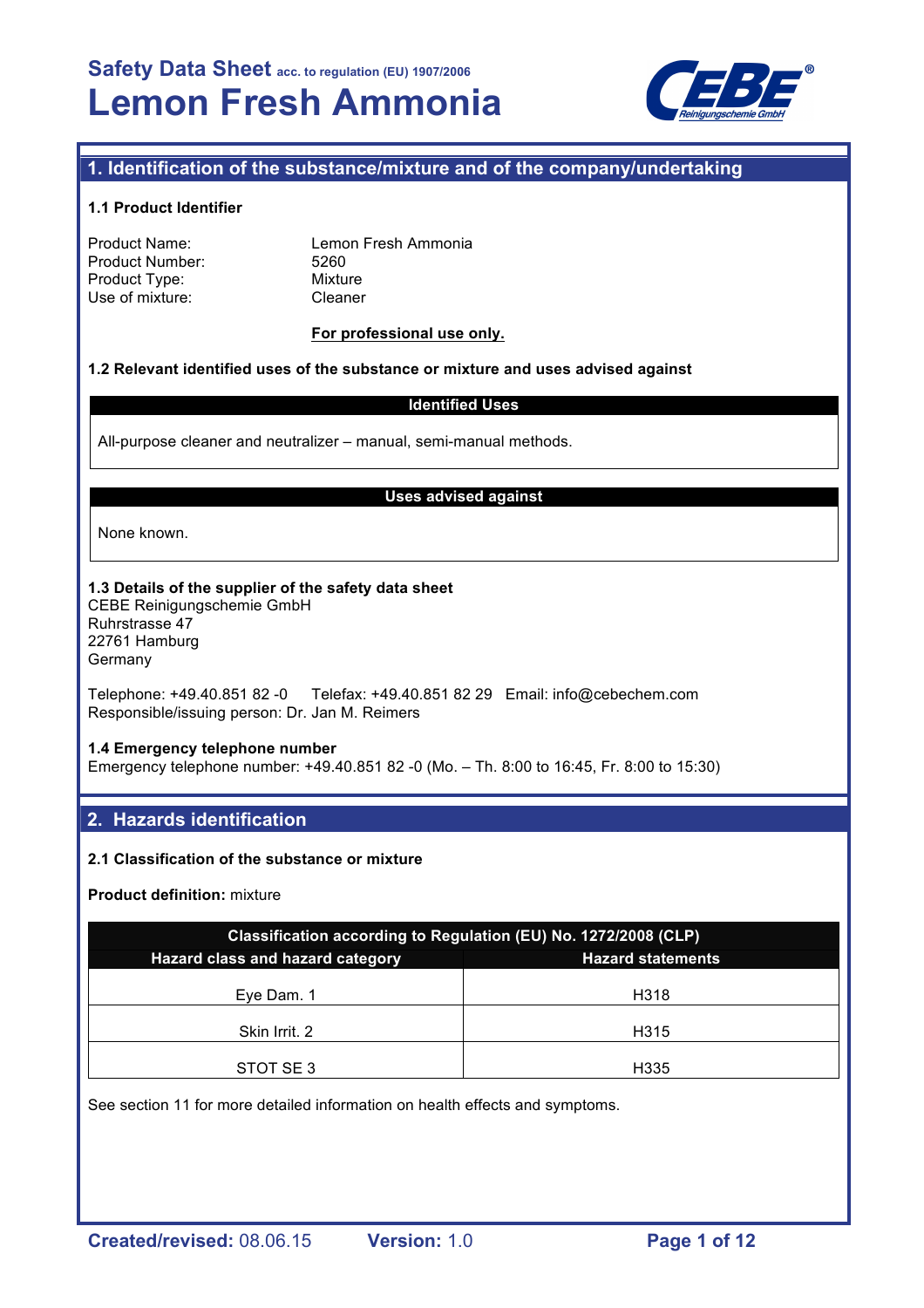

**2.2 Label elements Labelling according to Regulation (EU) No. 1272/2008 Hazard symbol(s):** Signal Word: Danger. **Hazard Statements:** H318 Causes serious eye damage. H315 Causes skin irritation. H335 May cause respiratory irritation. **Precautionary Statements: Prevention:** P280 P280 Wear protective gloves/protective clothing/eye protection/face protection. P261 Avoid breathing fume/mist/ spray. P271 Use only outdoors or in a well-ventilated area. P264 Wash hands thoroughly after handling. **Reaction:** P305+P351+P338 IF IN EYES: Rinse cautiously with water for several minutes. Remove contact lenses, if present and easy to do. Continue rinsing. P310 Immediately call a POISON CENTER or doctor/physician. P302+P352 IF ON SKIN: Wash with plenty of soap and water. P332+P313 If skin irritation occurs: Get medical advice/attention.<br>P304+P340 IF INHALED: Remove victim to fresh air and keep at IF INHALED: Remove victim to fresh air and keep at rest in a position comfortable for breathing. P312 Call a POISON CENTER or doctor/physician if you feel unwell. **Storage:** P403+P233 Store in a well-ventilated place. Keep container tightly closed. P405 Store locked up. **Disposal:** None.

.**Additional labelling elements:** None.

**2.3 Other hazards**

**Other hazards that do not lead to a classification:** Not applicable.

### **3. Composition/information on ingredients**

#### **3.2 Mixtures**

| <b>Hazardous</b><br><b>Components</b>                            | <b>Identifiers</b>              | $Wt.-%$    | <b>Classifcation</b><br>(EU) 1272/2008                             |
|------------------------------------------------------------------|---------------------------------|------------|--------------------------------------------------------------------|
| Ammonium hydroxide<br>solution 25%                               | EG: 215-647-6<br>CAS: 1336-21-6 | $10 - 20%$ | Skin Corr. 1B<br>H <sub>3</sub> 14<br>STOT SE3<br>H <sub>335</sub> |
| Created/revised: 08.06.15<br>Page 2 of 12<br><b>Version: 1.0</b> |                                 |            |                                                                    |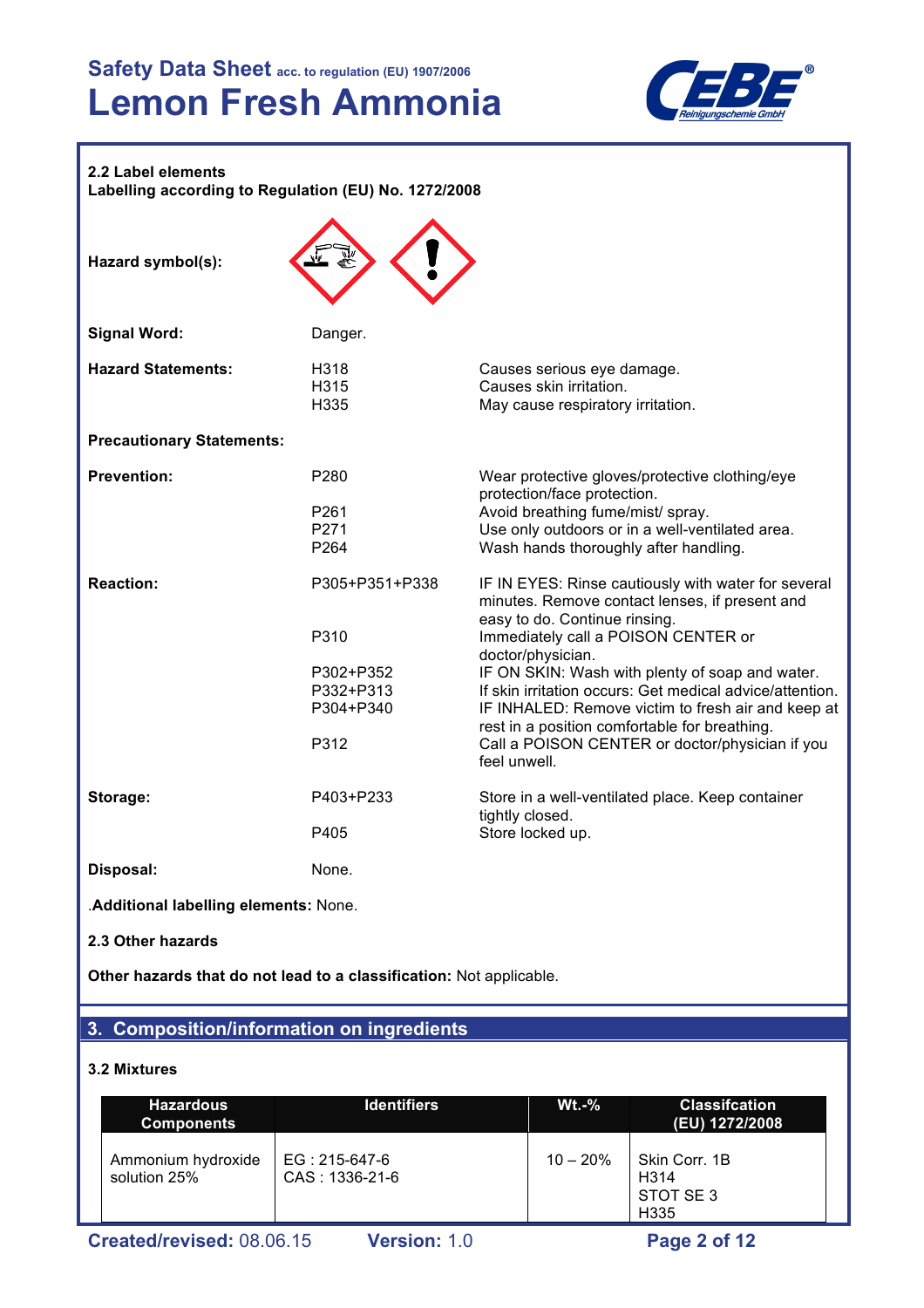

|  | Met. Corr. 1<br>H290 |
|--|----------------------|
|--|----------------------|

See section 16 for the full wording of the above mentioned H-statements.

At the time of creation of this data sheet no further ingredients were classified as hazardous to health or environment or were contained in concentrations that did not mandate their mention in this section.

### **4. First aid measures**

#### **4.1 Description of first aid measures**

**Eye contact:** Immediately flush eyes with plenty of water, occasionally lifting the upper and lower eyelids. Check for and remove any contact lenses. Continue to rinse for at least 10 minutes. Get medical attention if adverse health effects persist or are severe.

**Inhalation:** Get medical attention immediately. Remove victim to fresh air and keep at rest in a position comfortable for breathing. If it is suspected that fumes are still present, the rescuer must wear an appropriate mask or self-contained breathing apparatus In the absence or irregular breathing, or if respiratory arrest occurs provide artificial respiration by trained personnel or oxygen. For the first person providing aid it can be dangerous to give mouth-to-mouth resuscitation. If unconscious place in recovery position and seek immediate medical attention. Maintain an open airway. Loosen tight clothing (eg. collar, tie, belt, or waistband). In case of inhalation of combustion products, symptoms may be delayed.

**Skin contact:** Flush contaminated skin with plenty of water. Remove contaminated clothing and shoes. Continue to rinse for at least 15 minutes. Get medical attention if adverse health effects persist or are severe. Wash clothing before reuse. Thoroughly clean shoes before reuse.

**Ingestion:** Wash out mouth with water. Remove denture prosthesis if any. Remove victim to fresh air and keep at rest in a position comfortable for breathing. Do not induce vomiting unless directed to do so by medical personnel. Should vomiting occur, keep head low so that vomit does not enter the lungs. Get medical attention if adverse health effects persist or are severe. Never give anything to an unconscious person by mouth. If unconscious, place in recovery position and seek immediate medical attention. Maintain an open airway. Loosen tight clothing (eg. collar, tie, belt or waistband).

**Protection of first-aiders:** No action shall be taken involving any personal risk or without suitable training. If it is suspected that fumes are still present, the rescuer must wear an appropriate mask or self-contained breathing apparatus. For the first person providing aid it can be dangerous to give mouth-to-mouth resuscitation. Wash contaminated clothing thoroughly with water before you take them off or wear gloves.

#### **4.2 Most important symptoms and effects, both acute and delayed**

#### **Potential acute health effects Eye contact:** Severely irritating to the eyes. Risk of serious damage to eyes. **Inhalation:** Irritating to respiratory system. **Skin contact: Irritating to skin. Ingestion:** Irritating to throat, mouth and stomach.

#### **Signs / symptoms of overexposure Eye contact: Adverse symptoms may include the following:** irritation, tearing, redness. **Inhalation:** No specific data. **Skin contact:** Adverse symptoms may include the following: irritation, reddening. **Ingestion:** No specific data.

**4.3 Indication of any immediate medical attention and special treatment needed**

**Indications for the physician:** Treat symptomatically. If larger amounts have been swallowed or inhaled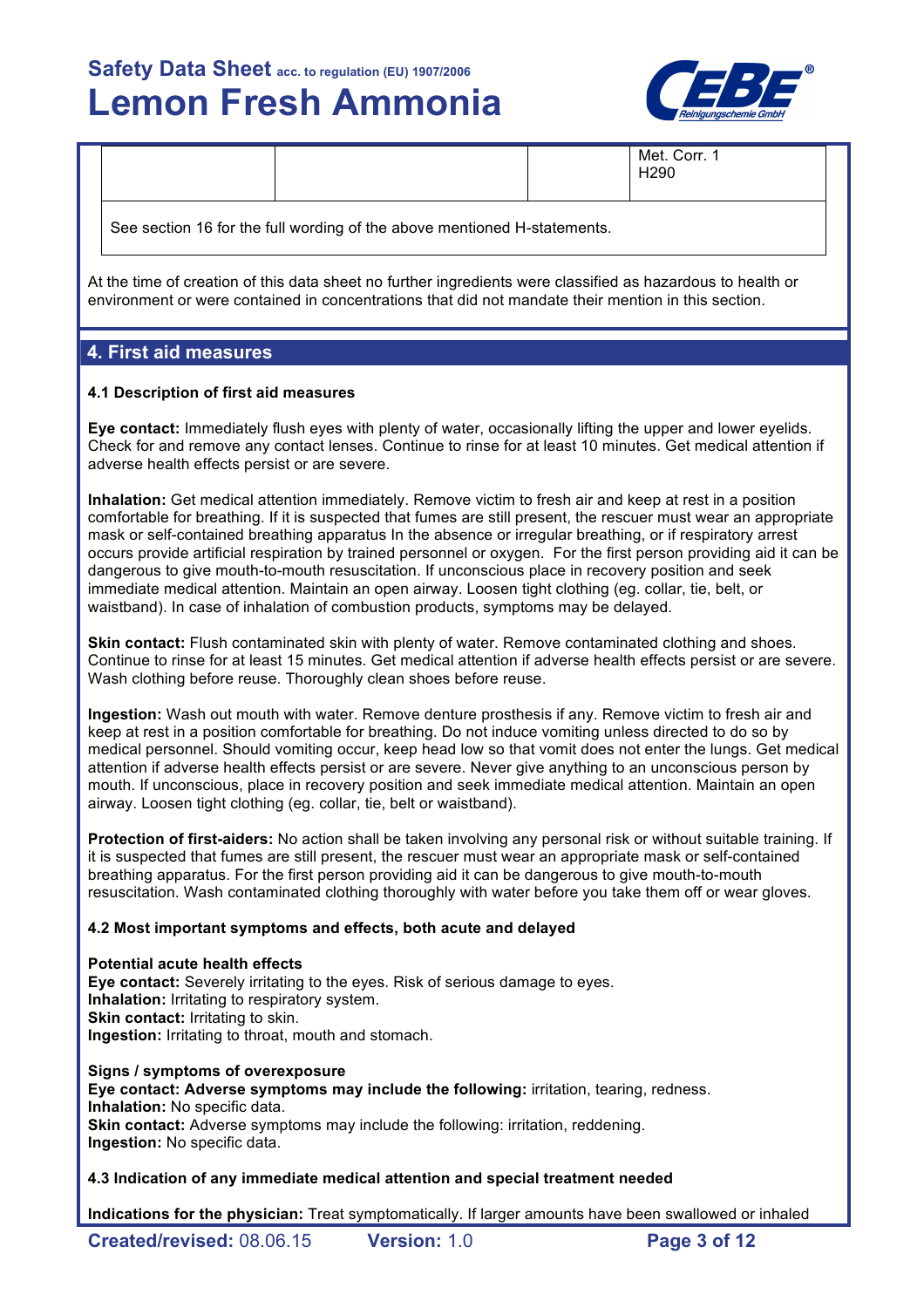

consult specialist for poisoning.

**Special treatment:** No special treatment.

### **5. Fire fighting measures**

**Suitable extinguishing media:** Use an extinguishing agent suitable for the surrounding fire.

**Unsuitable extinguishing media:** None known.

#### **5.2 Special hazards arising from the substance or mixture**

**Hazards from the substance or mixture**: In a fire or if heated, a pressure increase will occur and the container may burst.

**Hazardous combustion products:** Decomposition products may include the following materials: Carbon monoxide, carbon dioxide, metal oxides/oxides, nitrogen oxides.

#### **5.3 Advice for firefighters**

**Special precautions for fire- fighters:** In case of fire the scene cordon immediately removing all persons from the danger area. No action shall be taken involving any personal risk or without suitable training. Move containers from fire area if safe to do so. Spray fire-exposed containers with water to cool.

**Special protective equipment for firefighters:** Fire fighters should wear proper protective equipment.

#### **6. Accidental release measures**

#### **6.1 Personal precautions, protective equipment and emergency procedures**

**For persons that are not emergency technicians:** No action shall be taken involving any personal risk or without suitable training. Evacuate surrounding areas. Keep unnecessary and unprotected personnel from entering. Do not touch or walk through spilled material. Avoid breathing vapor or mist. Ensure adequate ventilation. In case of insufficient ventilation wear suitable respiratory equipment. Put on appropriate personal protective equipment.

**For first aid personel in case of emergency:** If protective equipment/clothing is needed in case of accidental release, Section 8 should be consulted for appropriate and inappropriate materials. See section 8 for further information on hygiene measures.

#### **6.2 Environmental precautions**

Avoid the proliferation and dispersal of spilled material and contact with soil, waterways, drains and sewers. Inform the relevant authorities if the product has caused by environmental pollution (sewers, waterways, soil or air).

#### **6.3 Methods and materials for containment and cleaning up**

**Small amounts:** Dilute with plenty of water. Absorb with an inert material and place in an appropriate waste disposal.

**Large amounts:** avoid entry into sewers, water courses, basements, or confined areas.Collect spilt material using non-flammable absorption agent (eg. sand, earth, vermiculite or diatomaceous earth) and hand it in for disposal according to local regulations in an appropriate container (see section 13).

#### **6.4 Reference to other sections**

See Section 1 for emergency contact information. See Section 8 for information on appropriate personal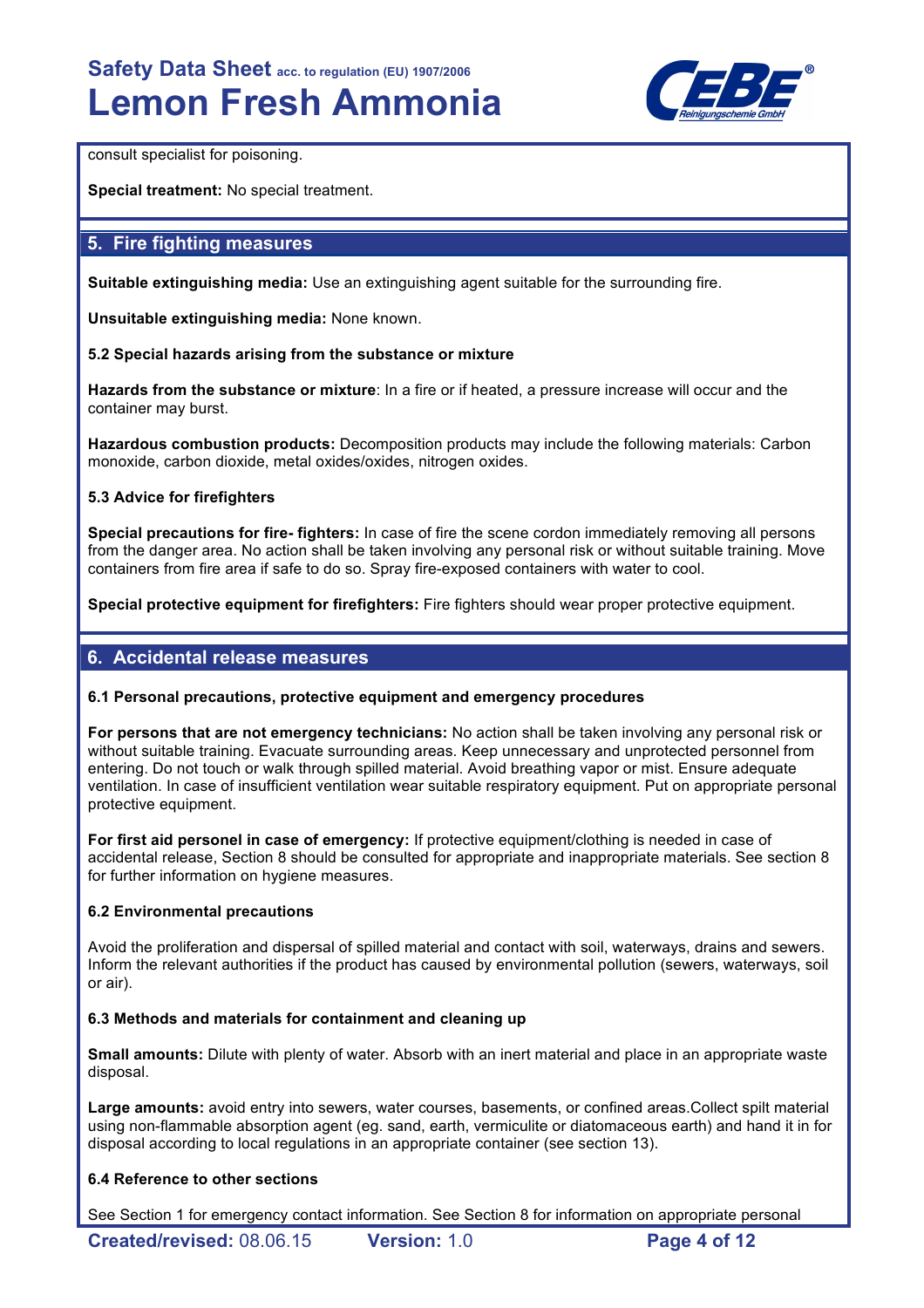

protective equipment. See Section 13 for additional waste treatment information.

### **7. Handling and storage**

The information in this section contains generic advice and guidance. The list of Identified Uses in Section 1 should be consulted for any exposure scenario or when exposure scenarios on the available applicationspecific information.

#### **7.1 Precautions for safe handling**

**Protective measures:** Put on appropriate (see section 8) protective gear. Do not get in contact with eyes, skin or clothing. Do not ingest. Avoid breathing vapor or mist. Keep in the original container or an approved alternative container, which was made from a compatible material. Kept tightly closed when not in use. Empty containers retain product residue and can be dangerous. Do not reuse container.

**Advice on general occupational hygiene:** Eating, drinking and smoking should be prohibited in areas where this material is handled, stored and processed. After use or contact with the substance immediately wash hands and face especially before eating, drinking and smoking. Remove contaminated clothing and protective equipment before entering eating areas. See Section 8 for additional information on hygiene measures.

#### **7.2 Conditions for safe storage, including any incompatibilities**

Store between the following temperatures: 0 to 40°C (32 to 104°F). Store in accordance with local regulations. Keep only in original container. Protect from direct sunlight. Store in a dry, cool and wellventilated area, away from incompatible materials (see section 10) and do not store with food and drink. Hold container tightly closed and sealed until ready to use. Containers that have been opened must be carefully resealed and kept upright to prevent leakage. Do not store in unlabelled containers. Use appropriate container to avoid environmental contamination.

#### **7.3 Specific end use(s)**

**Recommendations:** No information available.

### **8. Exposure controls/personal protection**

The information in this section contains generic advice and guidance. The list of Identified Uses in Section 1 should be consulted for any exposure scenario or when exposure scenarios on the available applicationspecific information.

#### **8.1 Control parameters**

#### **Occupational exposure limit values**

| <b>Name of substance</b> | <b>Exposure limit value</b>                                                                                                                                                                                                  |
|--------------------------|------------------------------------------------------------------------------------------------------------------------------------------------------------------------------------------------------------------------------|
| Ammonia                  | WEL<br>14 mg/m <sup>3</sup> , 20 ml/m <sup>3</sup><br>2(1); DFG, EU, Y<br><b>IOELV (EU)</b><br>Short term value: 36 mg/m <sup>3</sup> , 50 ml/m <sup>3</sup><br>Long term value: 14 mg/m <sup>3</sup> , 20 ml/m <sup>3</sup> |

#### **Recommended monitoring procedures**

If this product contains ingredients with exposure limits, monitoring procedures are personal, (related to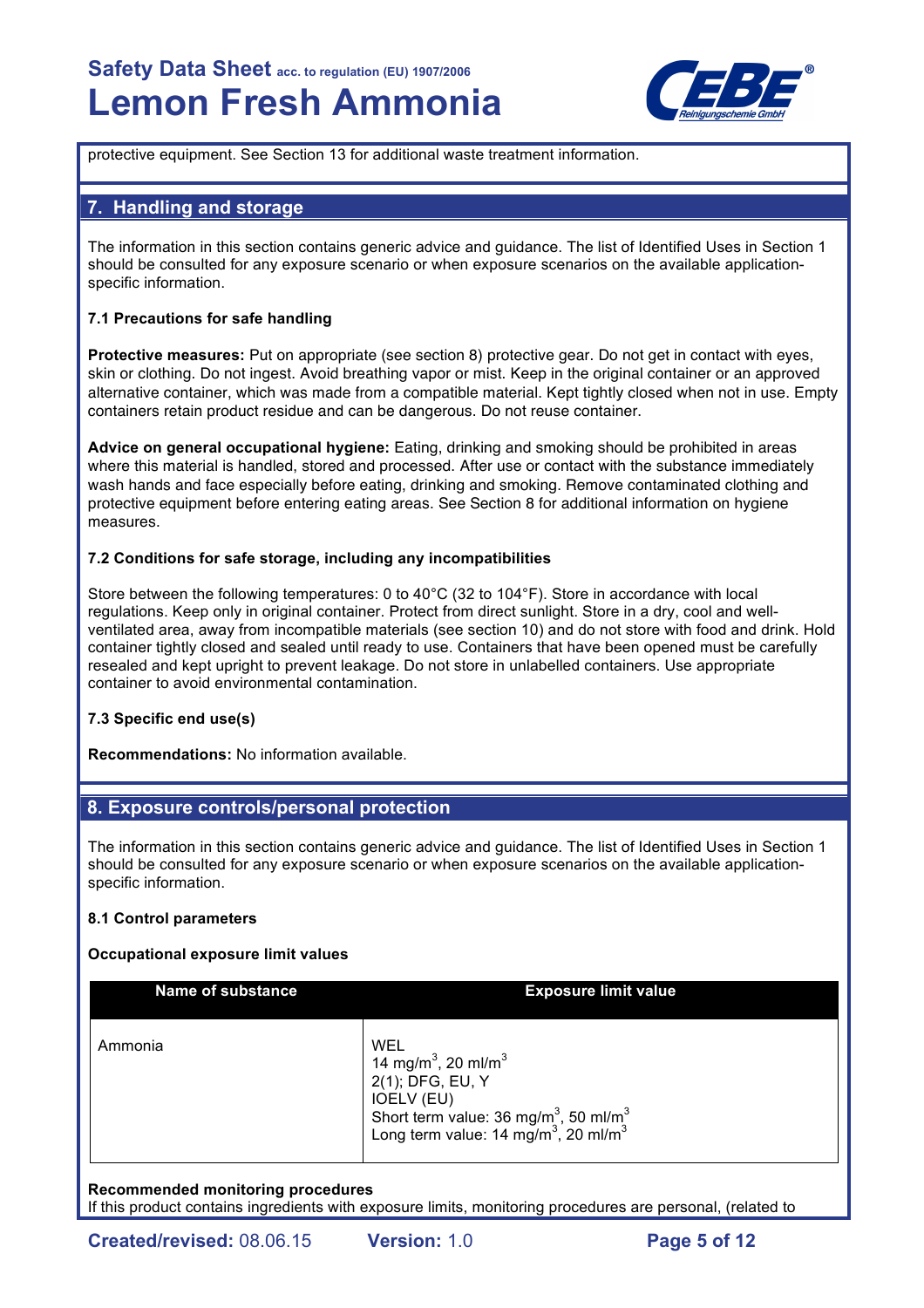

workplace) or biological monitoring may be required to determine the effectiveness of the ventilation or other control measures and / or the necessity to use respiratory protective equipment. Reference should be made to European Standard EN 689 for methods for the assessment of exposure by inhalation to chemical agents and national guidance documents for methods for the determination of hazardous substances

#### **Derived effect concentrations**

No Derived No Effect Levels (DNEL) – values available.

#### **Predicted effect concentrations**

No Predicted No Effect Concentrations (PNEC) available.

#### **8.2 Limitation and monitoring of exposure**

**Appropriate etechnical controls:** No special ventilation requirements. Good general ventilation should be sufficient to control worker exposure to airborne contaminants. If this product contains ingredients with exposure limits, use process enclosures, local exhaust ventilation or other engineering controls to keep worker exposure below any recommended or statutory limits.

#### **Personal protective measures**

**Hygiene measures:** Wash hands, forearms, and face thoroughly after handling chemical products and at the end of the working day as well as before eating, smoking, and using the toilet. Use appropriate techniques to remove potentially contaminated clothing. Wash contaminated clothing before reusing. Ensure that eyewash stations and safety showers are close to the work area.

**Eye protection / face protection (EN 166):** Goggles, chemical goggles or full-face shield.

Hand protection (EN 374): Protective gloves made of nitrile, for example, Camatril<sup>®</sup> 730 from KCL GmbH (see section 16). Penetration time> 8 hours.

**Skin protection (EN 14605):** Before handling this product the personal protective equipment should be selected on the basis of the task and the associated risks to be carried out and approved by a specialist.

**Other skin protection:** Appropriate footwear and any additional skin protection measures should be based on the task being performed and the risks involved and approved by a specialist.

**Respiratory protection (EN 143, 14387):** Under normal and intended conditions of product use no respirator is required. If workers are exposed to concentrations above the exposure limit, they must use appropriate, certified respirators, eg. Gas filter, filter type K.

**Thermal hazards:** Not applicable.

**Delimitation and monitoring of the environmental exposition:** Emissions from ventilation or work process equipment should be checked to ensure they comply with the requirements of environmental protection legislation. In some cases, fume scrubbers, filters or engineering modifications to the process equipment will be necessary to reduce emissions to acceptable levels.

#### **9. Physical and chemical properties**

**9.1 Information on basic physical and chemical properties** 

**a) Appearance: Form:** liquid **Color:** yellow

- **b) Odor:** like ammonia
- **c) Odor threshold:** Not applicable and/or not determined for this mixture
- **d) pH:**  $11.7 \pm 0.5$  at  $20^{\circ}$ C

**Created/revised:** 08.06.15 **Version:** 1.0 **Page 6 of 12**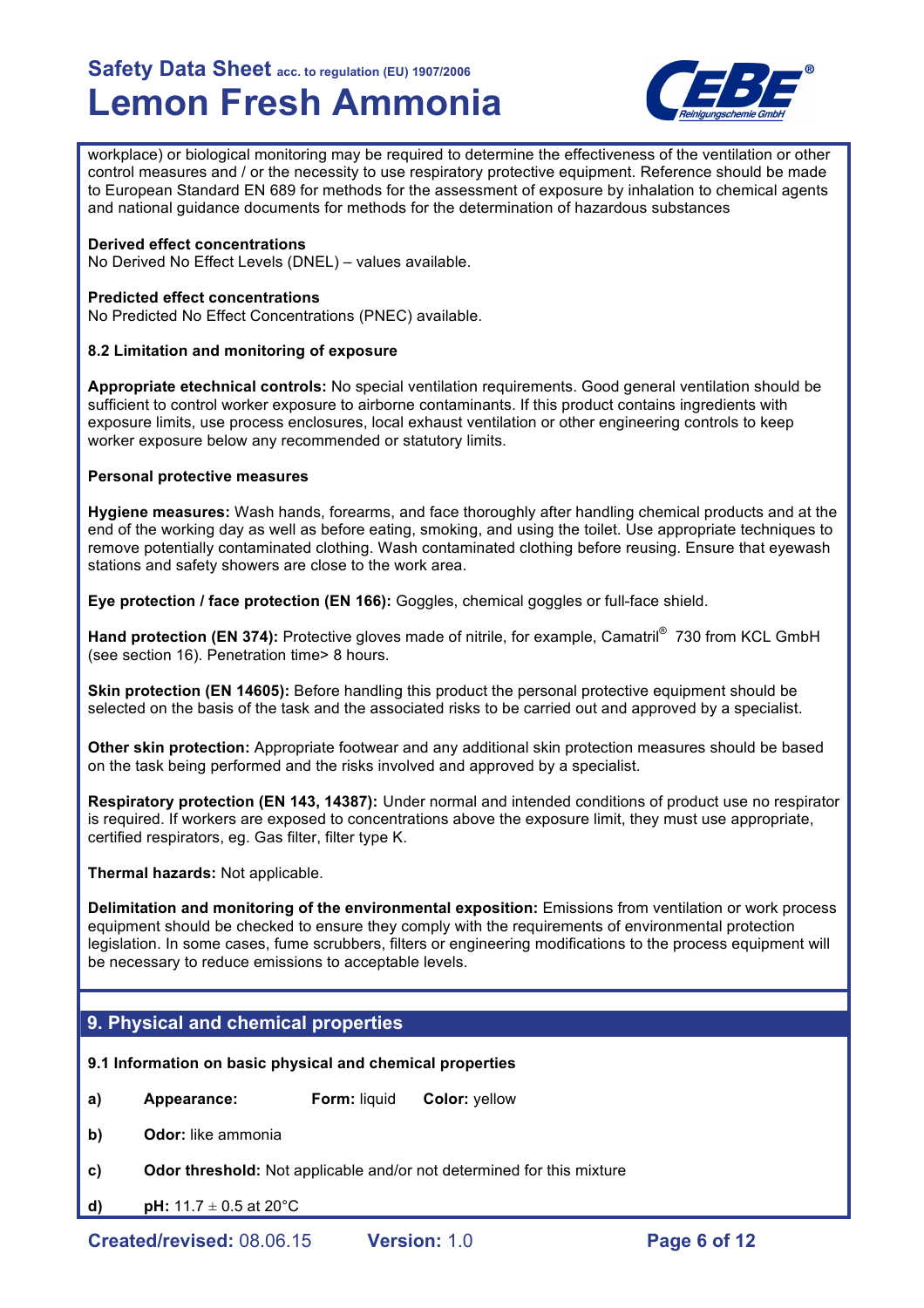

- **e) Freezing/melting point:** Not applicable and/or not determined for this mixture
- **f) Boiling point/boiling range:** Not applicable and/or not determined for this mixture
- **g) Flash point:** Not applicable and/or not determined for this mixture
- **h) Evaporation rate:** Not applicable and/or not determined for this mixture
- **i) Flammability (solid, gas):** Not applicable and/or not determined for this mixture
- **j) Upper/lower explosion limit:** Not applicable and/or not determined for this mixture
- **k) Vapor pressure:** Not applicable and/or not determined for this mixture
- **l) Relative vapor density:** Not applicable and/or not determined for this mixture
- **m) Density:** 0.975 0.995 g/cm<sup>3</sup>
- **n) Solubility** easily soluble in the following substances: water
- **o) Partition coefficient:** n-octanol/water: Not applicable and/or not determined for this mixture
- **p) Ignition temperature:** Not applicable and/or not determined for this mixture
- **q) Thermal decomposition:** Not applicable and/or not determined for this mixture
- **r) Viscositiy, dynamic:** Not applicable and/or not determined for this mixture
- **s) Explosive properties:** Not applicable and/or not determined for this mixture
- **t) Oxidizing properties:** Not applicable and/or not determined for this mixture

#### **9.2 Other information**

No further information available.

### **10. Stability and reactivity**

#### **10.1 Reactivity**

For this product or its ingredients no specific test data related to reactivity are available.

#### **10.2 Chemical stability**

The product is stable.

#### **10.3 Possibility of hazardous reactions**

Dangerous reactions will not occur under normal storage conditions and under normal use.

## **10.4 Conditions to avoid**

Acids.

#### **10.5 Incompatible materials** No specific data.

#### **10.6 Hazardous decomposition products**

Under normal conditions of storage and use, hazardous decomposition products should not be produced.

## **11. Toxicological information**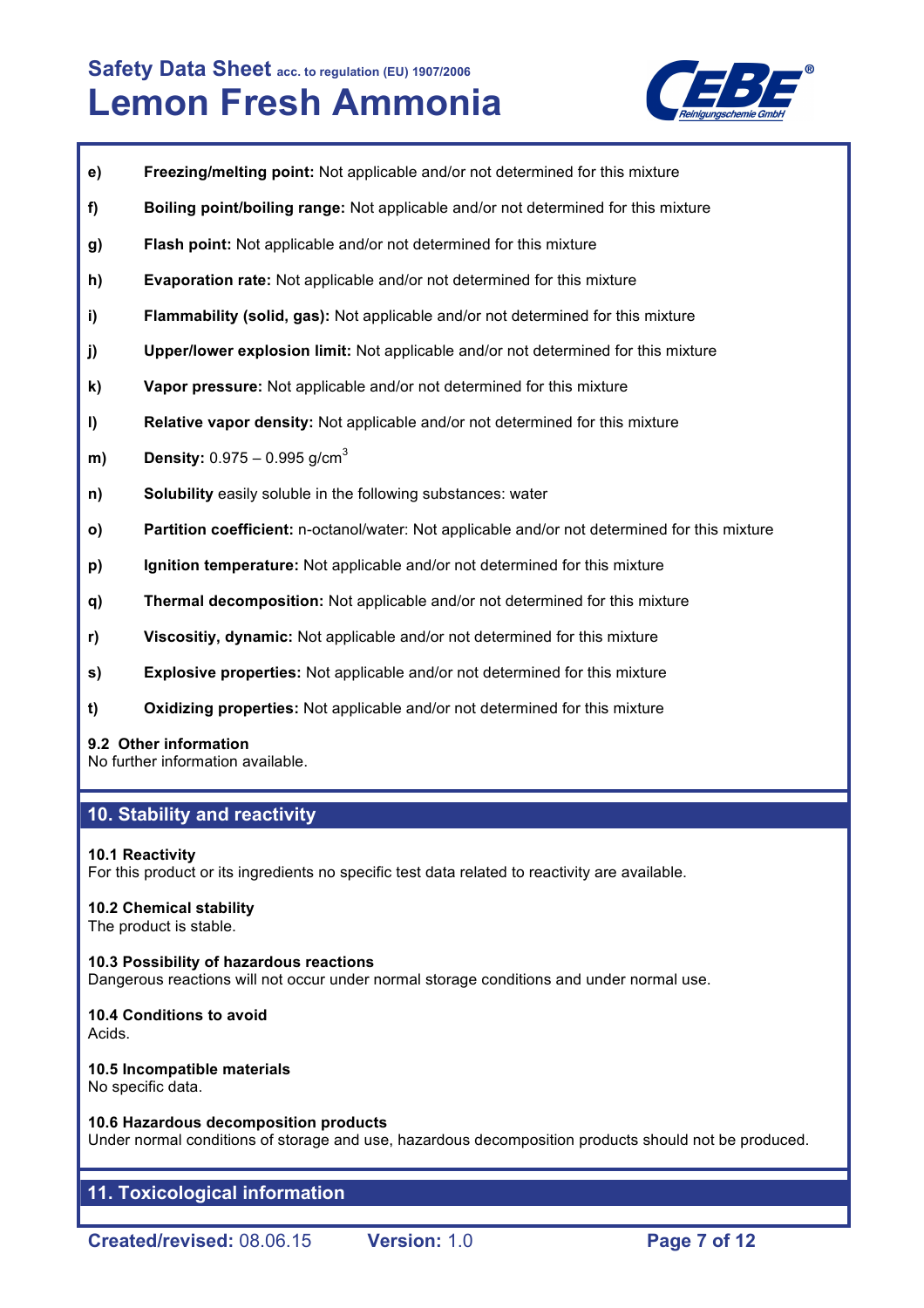

| 11.1 Information on toxicological effects                                                                                                                                                                     |                                                                                                 |                |               |                   |                    |  |
|---------------------------------------------------------------------------------------------------------------------------------------------------------------------------------------------------------------|-------------------------------------------------------------------------------------------------|----------------|---------------|-------------------|--------------------|--|
| a) acute toxicity:                                                                                                                                                                                            |                                                                                                 |                |               |                   |                    |  |
| Name of<br><b>Substance</b>                                                                                                                                                                                   | <b>Result</b>                                                                                   | <b>Species</b> | <b>Dose</b>   |                   | <b>Exposition</b>  |  |
|                                                                                                                                                                                                               |                                                                                                 |                |               |                   |                    |  |
| Conclusion/Summary: Not determined for this mixture.                                                                                                                                                          |                                                                                                 |                |               |                   |                    |  |
| b) Irritation to skin; c) Irritation to eyes; d) Sensitisation                                                                                                                                                |                                                                                                 |                |               |                   |                    |  |
| Name of                                                                                                                                                                                                       |                                                                                                 |                |               |                   |                    |  |
| <b>Substance</b>                                                                                                                                                                                              | <b>Result</b>                                                                                   | <b>Species</b> | <b>Points</b> | <b>Exposition</b> | <b>Observation</b> |  |
| Ammonium hydroxide<br>solution 25%                                                                                                                                                                            | Skin - caustic effect<br>on skin and                                                            |                |               |                   |                    |  |
|                                                                                                                                                                                                               | mucous<br>membranes<br>Eye - severe burns<br>Sensitization - no<br>known sensitizing<br>effects |                |               |                   |                    |  |
| Conclusion / Summary: Causes serious eye damage. Causes skin irritation. May cause respiratory<br>irritation. No sensitizing effects known.<br>e) Germ cell mutagenicity:                                     |                                                                                                 |                |               |                   |                    |  |
| Conclusion / Summary: No known significant effects or critical hazards.<br>f) carcinogenicity:<br>Conclusion / Summary: No known significant effects or critical hazards.                                     |                                                                                                 |                |               |                   |                    |  |
| g) reproductive toxicity:<br>Conclusion / Summary: No known significant effects or critical hazards.                                                                                                          |                                                                                                 |                |               |                   |                    |  |
| h) specific target organ toxicity single exposure<br>Conclusion / Summary: No known significant effects or critical hazards.                                                                                  |                                                                                                 |                |               |                   |                    |  |
| i) specific target organ toxicity after repeated exposure<br>Conclusion / Summary: No known significant effects or critical hazards.                                                                          |                                                                                                 |                |               |                   |                    |  |
| j) Aspiration hazard<br>Conclusion / Summary: No known significant effects or critical hazards.                                                                                                               |                                                                                                 |                |               |                   |                    |  |
| <b>Teratogenicity</b>                                                                                                                                                                                         |                                                                                                 |                |               |                   |                    |  |
| Conclusion / Summary: No known significant effects or critical hazards.<br>Information on the likely routes of exposure: No known significant effects or critical hazards.                                    |                                                                                                 |                |               |                   |                    |  |
| <b>Potential acute health effects</b>                                                                                                                                                                         |                                                                                                 |                |               |                   |                    |  |
| Inhalation: Irritating to respiratory system.<br>Ingestion: Irritating to mouth, throat and stomach.<br>Skin contact: Irritating to skin.<br>Eye contact: Irritating to eyes. Risk of serious damage to eyes. |                                                                                                 |                |               |                   |                    |  |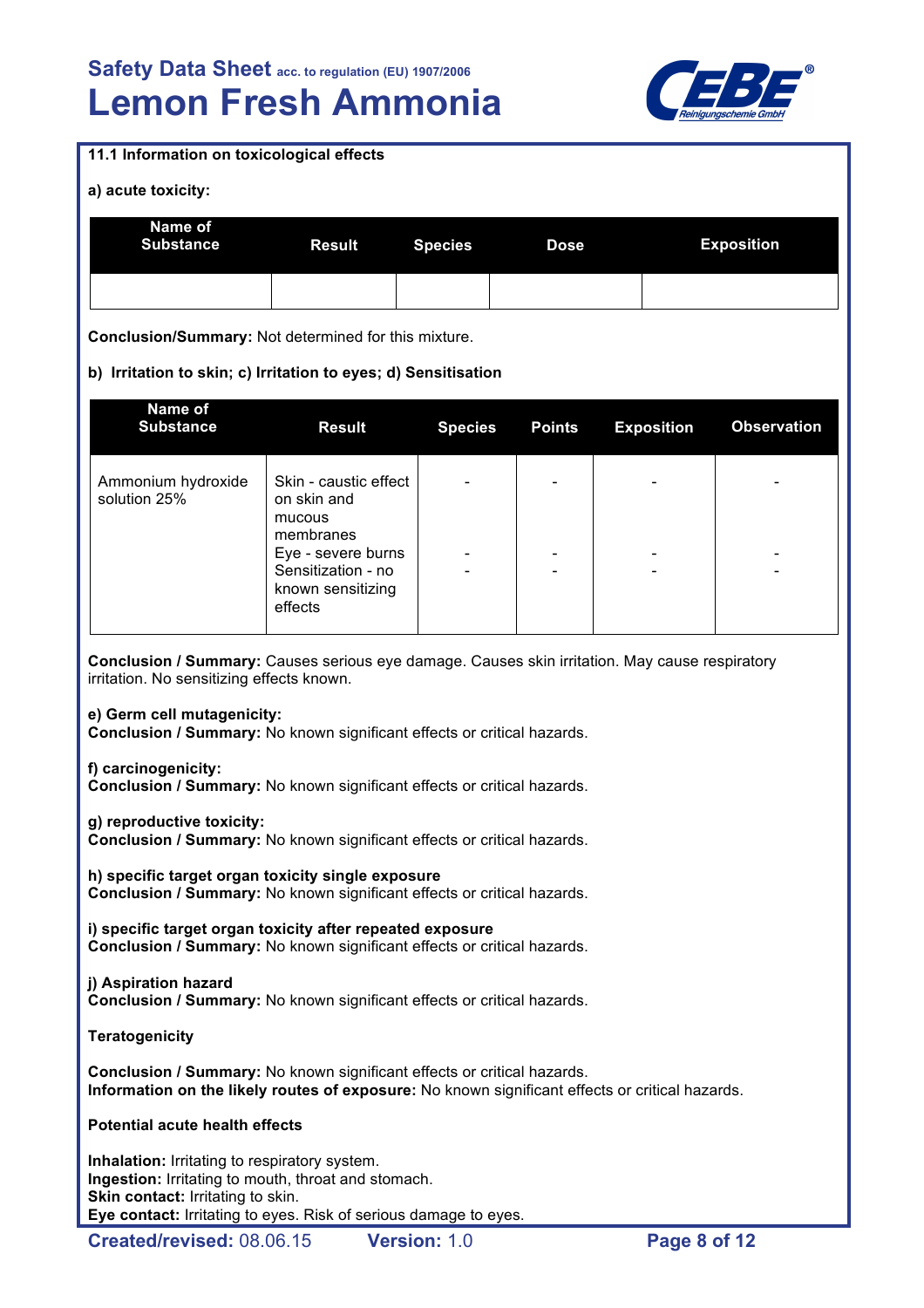

**Symptoms related to the physical, chemical and toxicological characteristics Inhalation: Adverse symptoms may include:** respiratory tract irritation, coughing. **Ingestion:** No specific data. **Skin contact: Adverse symptoms may include the following:** *irritation***, redness. Eye contact: Adverse symptoms may include the following:** irritation, lacrimation, redness. **Delayed and immediate effects and also chronic effects from short and long term exposure Short term exposure Potential immediate effects:** Not determined for the mixture. **Potential delayed effects:** Not determined for the mixture. **Long-term exposure Potential immediate effects:** Not determined for the mixture. **Potential delayed effects:** Not determined for the mixture. **Potential chronic health effects Conclusion / Summary:** No known significant effects or critical hazards. **General:** Not determined for the preparation. **Carcinogenicity:** No known significant effects or critical hazards. **Mutagenicity:** No known significant effects or critical hazards. **Teratogenicity:** No known significant effects or critical hazards. **Developmental effects:** No known significant effects or critical hazards. **Fertility effects:** No known significant effects or critical hazards. **Other information:** For the preparation Not determined. **Other information:** Not determined for the preparation. **12. Ecological information 12.1 Toxicity**

| Name of<br>substance | <b>Result</b> | <b>Species</b> | <b>Exposition</b> |
|----------------------|---------------|----------------|-------------------|
|                      |               |                |                   |

**Conclusion/Summary:** Not determined for this mixture.

#### **12.2 Persistence and degradability**

**Conclusion/Summary:** The surface active ingredients contained in this product are biologically degradable according to regulation 648/2004 EC.

#### **12.3 Bioaccumulative potential**

**Conclusion/Summary:** Not determined for this mixture.

#### **12.4 Mobility in soil**

**Partition coefficient ground/water (K<sub>OC</sub>):** Not determined for this mixture. **Mobility:** Not determined for this mixture.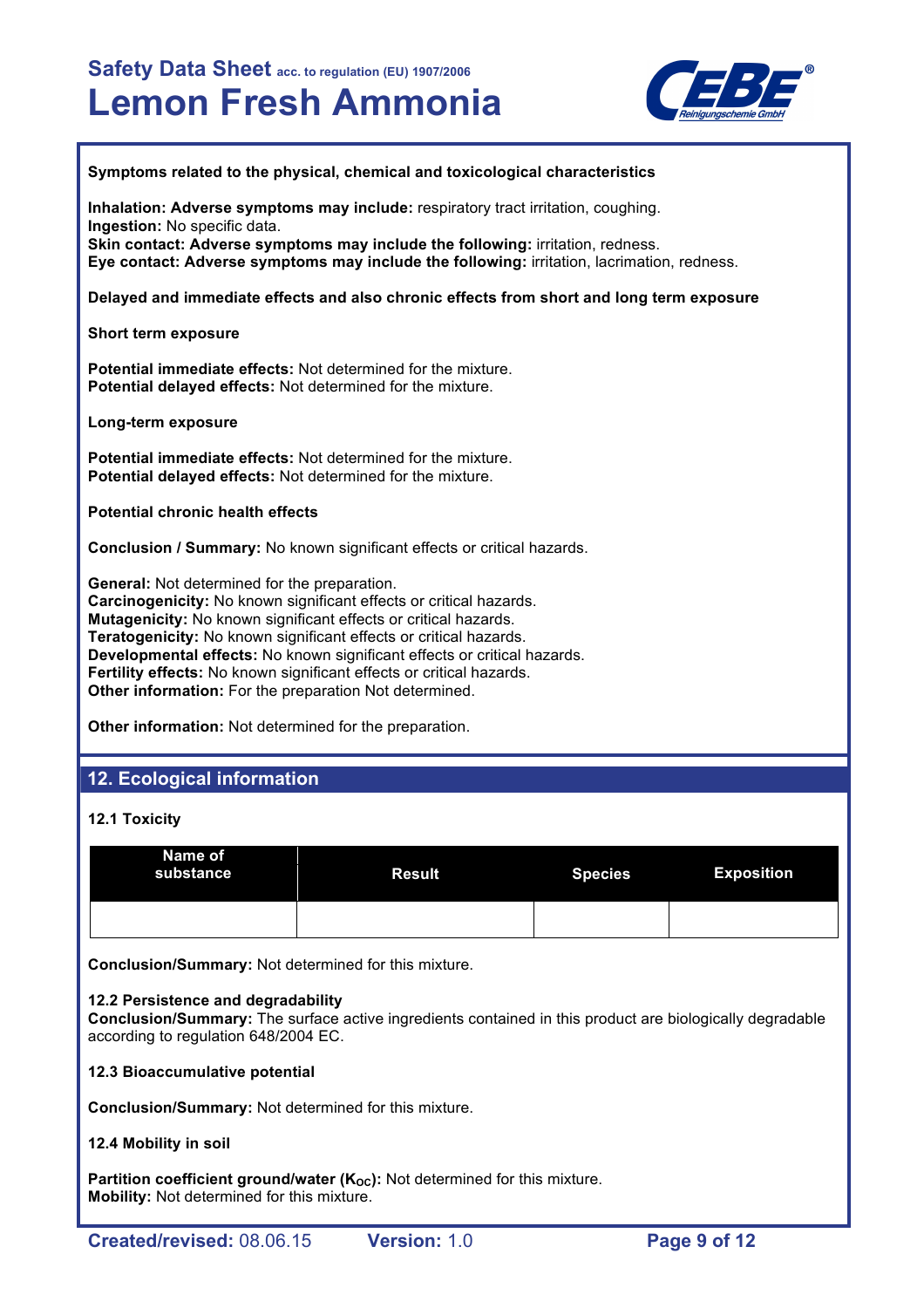

#### **12.5 Results of PBT and vPvB assessment**

**PBT:** not applicable **vPvB:** not applicable

#### **12.6 Other adverse effects**

No special effects or hazards known.

### **13. Disposal considerations**

The information in this section contains generic advice and guidance. The list of Identified Uses in Section 1 should be consulted for any exposure scenario or when exposure scenarios on the available applicationspecific information.

Waste disposal according to EC Directives on waste and hazardous waste. Waste codes should be assigned by the user, preferably in collaboration with the waste disposal authorities.

#### **13.1 Waste treatment methods**

#### **Product**

**Methods of disposal:** The generation of waste should be avoided or minimized wherever possible. Empty containers or liners may retain some product residues. Material and its container must be disposed of in a safe way. Significant quantities of waste product residue should not be disposed of via the foul sewer but processed in a suitable effluent treatment plant. Dispose of surplus and non-recyclable products via a licensed waste disposal contractor. Disposal of this product, solutions and any by-products should at all times comply with the environmental protection requirements and waste disposal legislation and the requirements of local authorities. Avoid the proliferation and dispersal of spilled material and contact with soil, waterways, drains and sewers.

**Hazardous waste:** According to the information available to the supplier at the time of creation/editing of this safety data sheet this product is regulated as hazardious waste in the sense of EU regulation 2008/98/EC.

#### **Packaging**

**Methods of disposal:** The generation of waste should be avoided or minimized wherever possible. Waste packaging should be recycled.

**Special precautions:** This material and its container must be disposed of in a safe way. Empty containers or liners may retain some product residues. Avoid the proliferation and dispersal of spilled material and contact with soil, waterways, drains and sewers.

### **14. Transport information**

|                                          | <b>ADR/RID</b> | <b>ADR/ADNR</b> | <b>IMDG</b>    | <b>IATA</b>    |
|------------------------------------------|----------------|-----------------|----------------|----------------|
| 14.1 UN Number                           | Not regulated. | Not regulated.  | Not regulated. | Not regulated. |
| 14.2 UN proper<br>shipping name          | -              | -               |                |                |
| 14.3 Transport<br>hazard class(es)       |                |                 |                |                |
| 14.4 Packing<br>group                    |                |                 |                |                |
| 14.5<br>Environmental<br>hazards         | No.            | No.             | No.            | No.            |
| 14.6 Special<br>precautions for<br>iuser | None.          | None.           | None.          | None.          |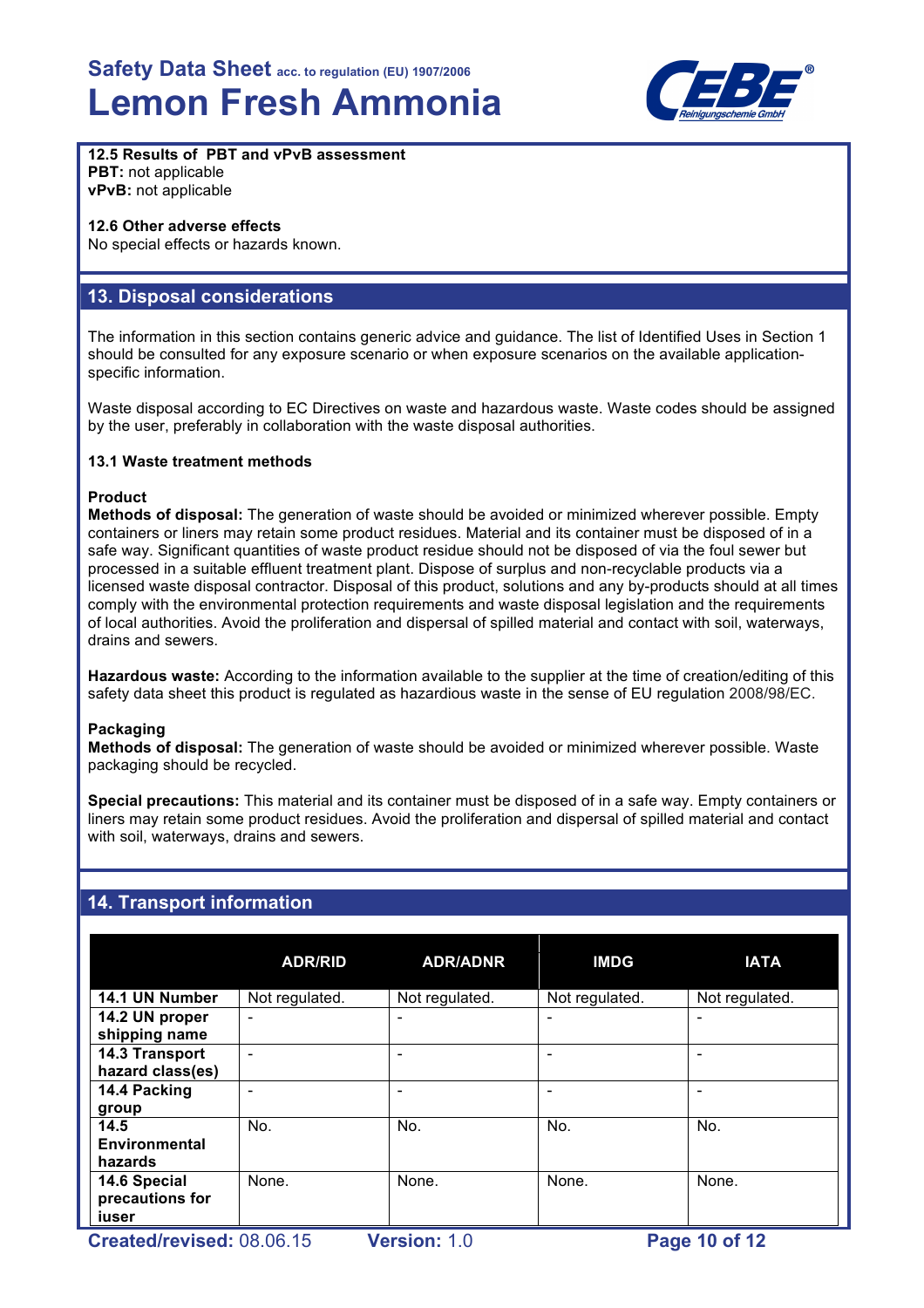

**14.7 Transport in bulk according to Annex II of MARPOL 73/78 and the IBC Code** Not applicable.

**Multiplier according to ADR / RID 1.1.6.3:** Not applicable.

**Tunnel restriction code:** Not applicable.

### **15. Regulatory information**

**15.1 Safety, health, and environmental regulations/legislation specific for the substance/mixture**

**EC-Regulation Nr. 1907/2006 (REACh)**

**Appendix XIV - Index of substances that require permission Substances causing special concern:** None of the ingredients is listed.

**Appendix XVII – Restriction of the production, the distribution, and the use of specific hazardous substances, mixtures, ans products:** Not applicable.

#### **Other EU-Regulations**

**Contents according to 648/2004 EC:** <5% nonionic surfactants, <5% anionic surfactants, perfume.

**15.2 Chemical safety assessment**

This product contains substances that still require substance assessments.

### **16. Other information**

 $\triangleright$  Marks the information that was changed since the last version.

#### **Abbreviations and acronyms:**

ADN/ADNR = European agreement for the international transport of hazardous materials on inland waterways ADR = European agreement for the international transport of hazardous materials on roads ATE = Estimation acute toxicity BCF = Bio concentration factor CLP = Regulation concerning the classification, labeling, and packaging Verordnung über die Einstufung, Kennzeichnung und Verpackung [Regulation (EC) No. 1272/2008] CAS = Chemical Abstracts Services Number DNEL = Derived Non-Effect Level DPD = Mixture regulation [1999/45/EG] EC = Europaean Commission EG = EG-Nummer

- EUH-Satz = CLP-specific hazard phrase
- IATA = International Aviation Transport Association
- IBC = Intermediate Bulk Container

IMDG = International Maritime Dangerous Goods Code

LogPow = Logarithm base-10 of the n-octanol:water pertition coefficient

MARPOL 73/78 = International agreement from 1973 for the prevention of marine pollution caused by ships in the version of the protocol from 1978. ("Marpol" = marine pollution)

MAK = maximum workplace concentration

PBT = Persistent, bioacuumulating, and toxic

PNEC = Predicted No-Effect Concentration

REACH = Regultion concerning the Registration, Evauation, Approval and Restriction of Chemical Substances [Regulation (EC) No. 1907/2006]